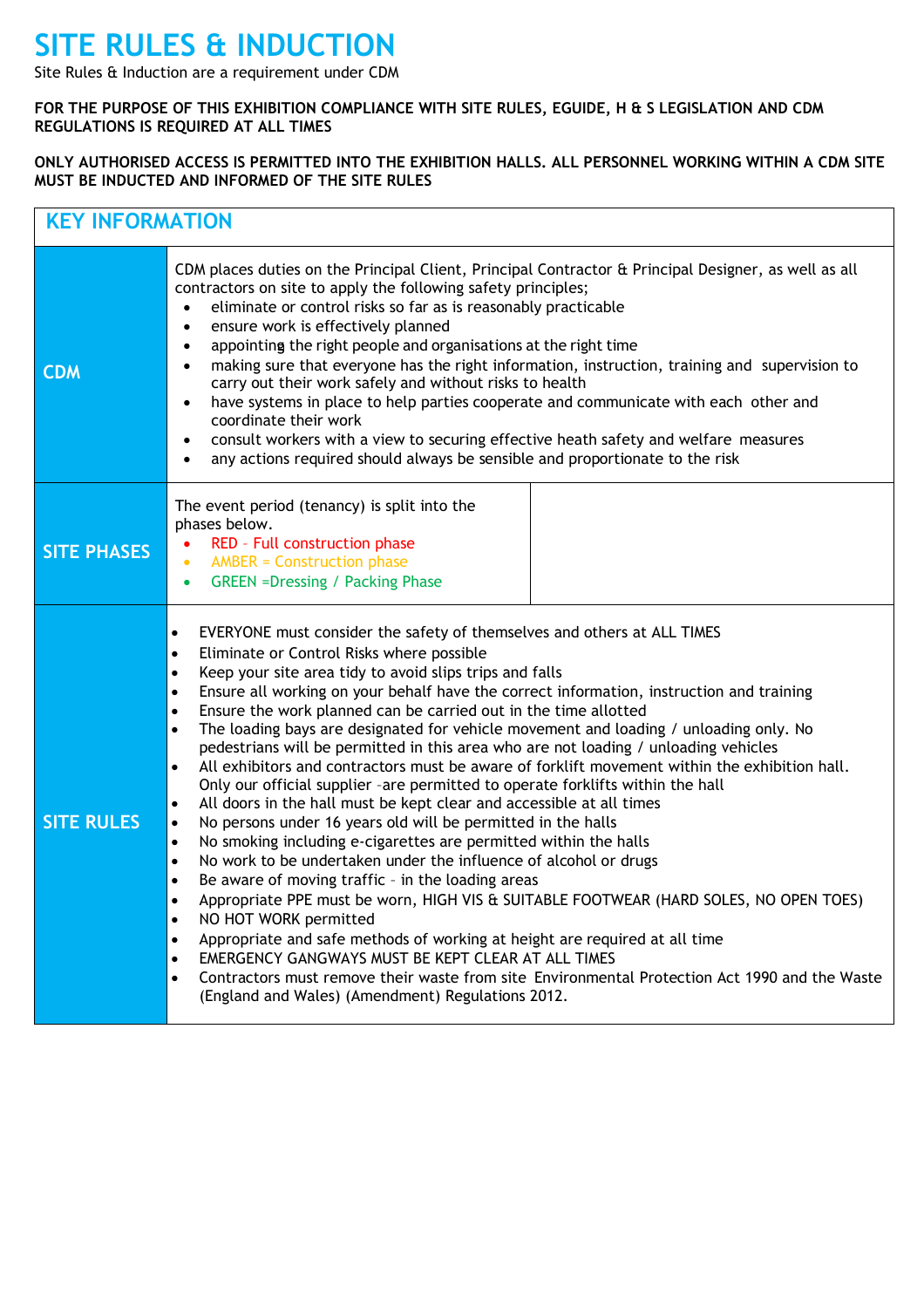| <b>EMERGENCY PROCEDURES</b>         |                                                                                                                                                                                                                                                                                                                                                                                                                                                                                                                                                                                                                                                                                                                                                                               |
|-------------------------------------|-------------------------------------------------------------------------------------------------------------------------------------------------------------------------------------------------------------------------------------------------------------------------------------------------------------------------------------------------------------------------------------------------------------------------------------------------------------------------------------------------------------------------------------------------------------------------------------------------------------------------------------------------------------------------------------------------------------------------------------------------------------------------------|
| <b>SUSPICIOUS</b><br><b>OBJECTS</b> | If you discover a suspicious package, or it is reported to you :-<br>Do not touch it.<br>Ensure that the package does not belong to anyone in the vicinity.<br>If not owned, report it immediately to a member of security or contact security control on<br>0141 576 3888                                                                                                                                                                                                                                                                                                                                                                                                                                                                                                    |
| <b>FIRE</b>                         | If you discover a fire:<br>Break the glass on the nearest manual call point, normally located by exit doors<br>Advise others in the vicinity to leave the area<br>Please be aware that when a fire system detection device is activated, the Security team will respond<br>IMMEDIATELY even if you do not hear an audible alarm.<br>Should it be necessary to evacuate, the following message will be broadcast across the campus:<br>"Attention Please, Attention Please<br>This is an emergency please leave the building by the nearest available exit"<br>As soon as the instruction to evacuate the venue is herd, you must leave the premises by the nearest<br>available exit. Follow the direction from G4S or SEC team members to your designated assembly<br>point. |
| <b>ASSEMBLY</b><br><b>POINTS</b>    | o<br><b>EXHIBITION CENTRE</b><br>A814 CLYDE SIDE EXPRESSWA<br>Assembly point<br>3<br><b>INDYFORD STREE</b><br><b>STOBCROSS ROA</b><br><b>FOOTBRIDGE</b><br>SSE Hydro<br>y of<br>SERVICE<br>ENTRANC<br>Ξ<br>Service yard<br><b>SEC CENTRE</b><br><b>HALL</b><br><b>HALL</b><br><b>HALL</b><br>Assembly point<br><b>WALKWAY</b><br>Ξ<br>THE SSE HYDRO<br>$\mathbf{r}$ + $\mathbf{r}$<br>à<br><b>WEST</b><br>E<br>walkway<br>sou om ct<br>Entrance<br>between CP 5 & 7<br>CAMPANILE<br>HOTEL<br>HALL LOCH<br>$\frac{HALL}{2}$<br>a<br>NORTH<br>ROTUNDA<br>۰<br>SEC<br>ARMADILLO<br><b>HELIPAD</b><br>CROWNE<br>FLAZA HOTEL<br><b>Assembly Point</b><br>$\bullet \bullet \bullet$<br>CROWNE PLAZA HOTEL<br><b>CAR FAIDE</b><br>1<br>CP <sub>1</sub><br>IDGE<br>3DK<br>$\epsilon$  |